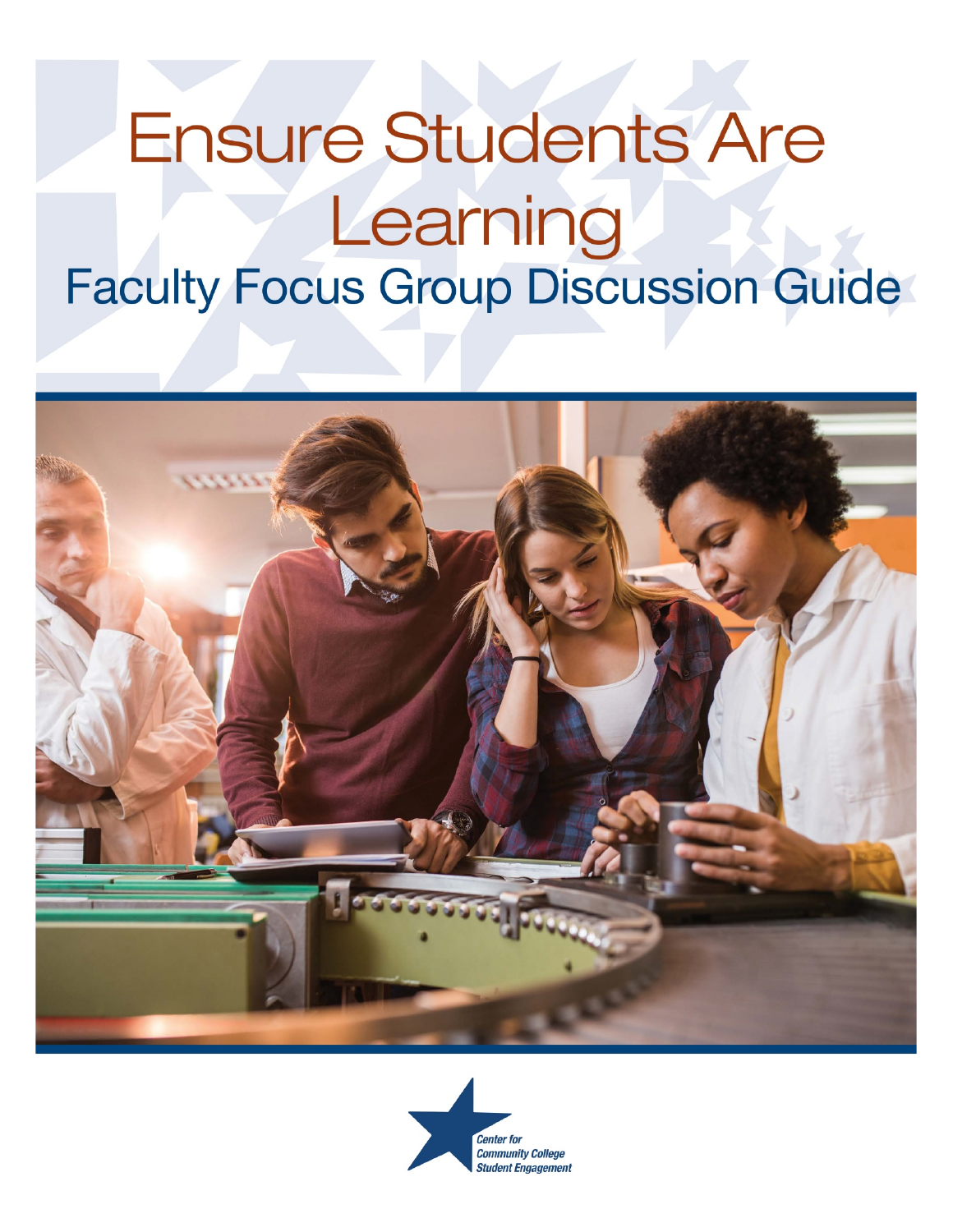*What follows is a sample focus group discussion guide that can be used to collect information from faculty about innovative teaching practices.* 

*For supporting focus group materials such as recruitment tips, invitation e-mail templates, consent forms, profile sheets, and a comprehensive planning guide that outlines focus group staff roles and order of operations, visit* [http://www.ccsse.org/focusgrouptoolkit.](http://www.ccsse.org/focusgrouptoolkit)

## **Outcomes for the Faculty Focus Group Discussion:**

- *1. To learn what institutional policies, practices, and processes promote effectiveness and success for faculty, specifically as they relate to student success.*
- *2. To understand the engaging practices that innovative faculty are using in their classes.*

#### **The Focus Group Session**

#### **A. Preparation**

As participants enter, the coordinator should

- a. Ask participants to sign in
- b. Ask participants to sign consent form (if applicable)
- c. Ask participants to fill out profile sheet/response sheet
- d. Provide stipends (if applicable)

#### **B. Overview of Focus Group Discussion**

As focus discussion begins, the facilitator should

- a. Introduce focus group staff
- b. Explain purpose of focus group
- c. Confirm that participants have signed the consent forms and reiterate that participants can stop participating at any point
- d. Describe facilitator's role:
	- To ask questions and keep the group on track
	- Explain that discussion will move fairly quickly, even though people might have more to say about a particular topic
- e. Describe participants' role:
	- To share experiences and opinions, both positive and negative
	- Explain that there are no right or wrong answers
	- Explain that everyone should participate in discussion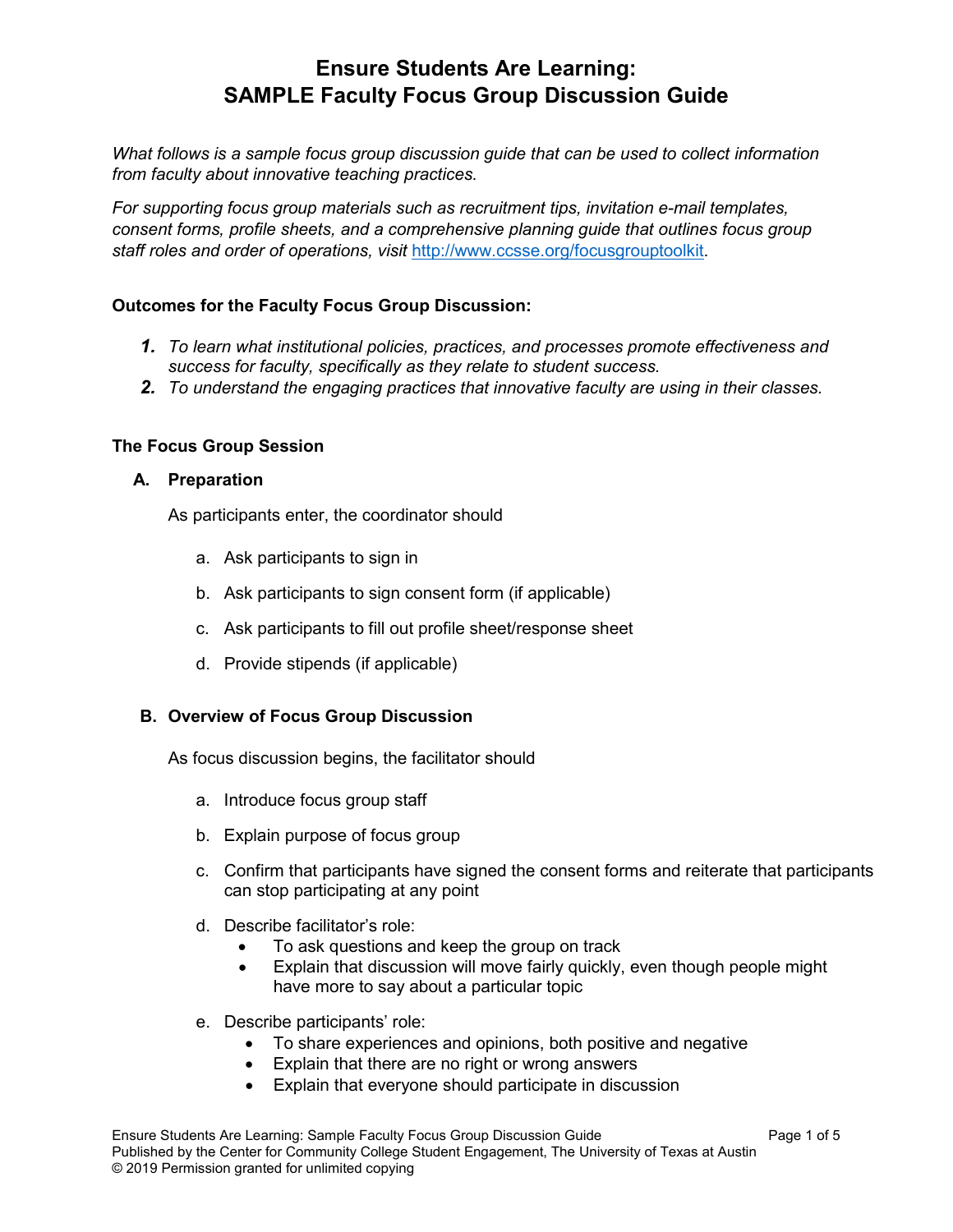- f. Explain logistics of discussion:
	- 90 minutes maximum
	- Arrangements for water and restroom break
	- Cell phones turned off
- g. Explain ground rules:
	- One person speaks at a time; no side conversations
	- No one person dominates; everyone will have a chance to be heard
	- There are no right or wrong answers; discussion is about participants' experiences
- h. Introduce notetaker and if applicable, audio/video operators. Explain purpose of audiotaping/video recording/notetaking:
	- For the purposes of highlighting "innovative faculty voices" at this college
	- Explain that no names will be used in reporting
	- Give thanks from the college
- i. Take questions from participants

## **C. Focus Group Discussion**

#### **Facilitator Tips:**

- a. Remind participants of the value of differing points of view:
	- Does anyone see it differently?
	- Are there any other points of view?
- b. Probes (questions to elicit more detailed responses):
	- Would you explain further? Tell me more about that.
	- Can you give me an example of what you mean?
	- Would you say more?
	- Is there anything else?
	- Please describe what you mean.
	- Does someone have a similar/different experience?

[*Starting below is a bank of example outcomes and questions which can be used to form your discussion guide.]*

#### **Background of, and general information about, participants**

1. Participant introduction, including: a) name, b) how long you've taught c) how long you've taught at this college, d) full or part-time status, and e) teaching field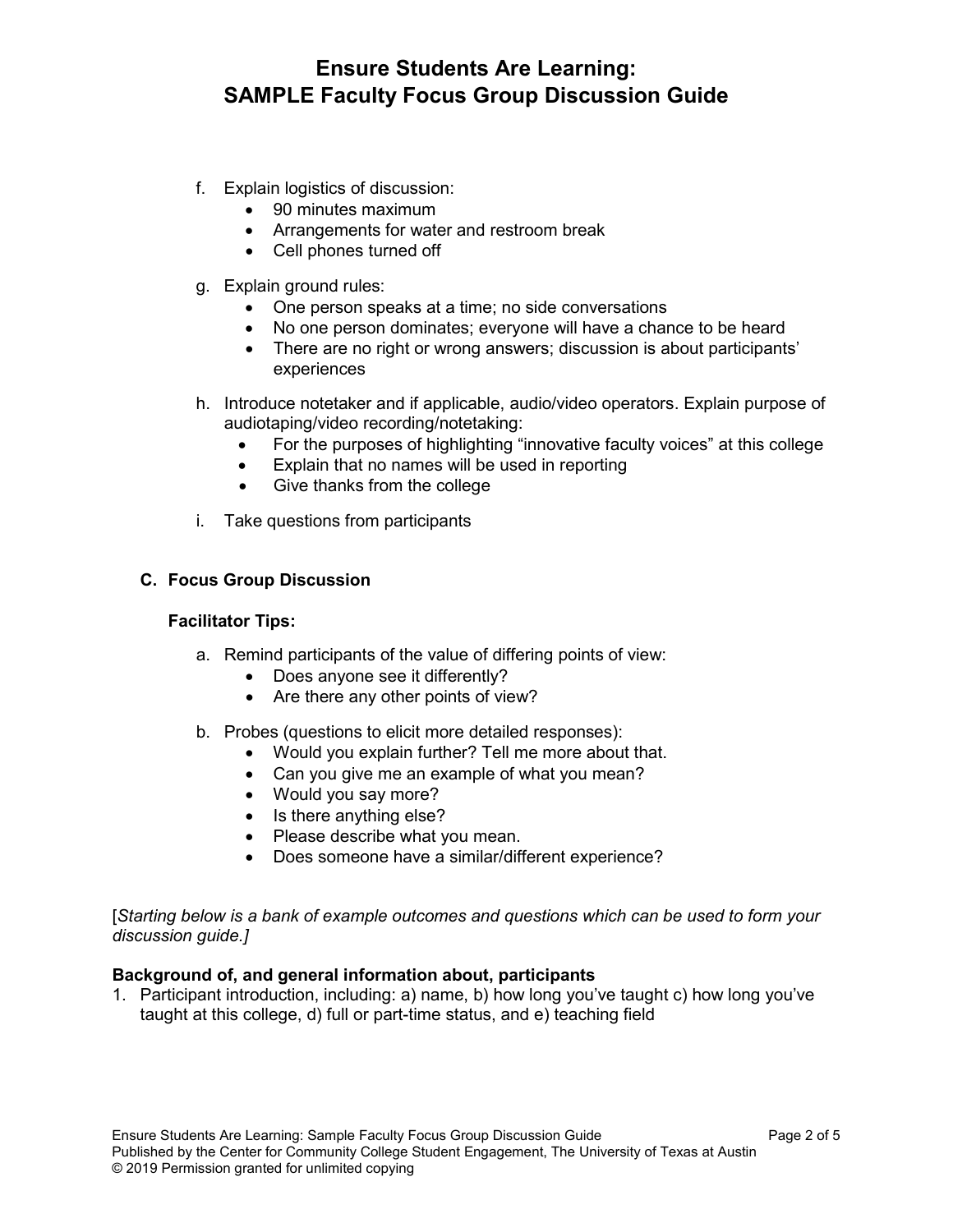#### *Outcome #1: To learn what institutional policies, practices, and processes promote effectiveness and success for faculty, specifically as they relate to student success.*

- 1. What inspired you to become a community college instructor? Did someone approach you about the possibility of teaching at a community college? Did you seek it out on your own?
- 2. What do you feel you bring to your role as a community college instructor? What makes you an effective teacher (e.g., knowledge/experience in your field, good teaching skills, ability to relate well with students, other)?
- 3. What kind of professional development opportunities does your college provide to help faculty develop more effective teaching and learning strategies?
	- How do you work with other faculty at your college to support improvement in teaching practices? What about part-time faculty?
	- Can you describe a time when you've shared teaching strategies with colleagues? Or when you have successfully implemented a strategy you learned from a colleague?
	- When you first started teaching at this college, were you assigned a faculty mentor? Have you served as a mentor?
	- What do you do on your own to stay abreast of engaging and effective teaching practices?
	- What are some of the incentives offered for faculty who engage in professional development opportunities and/or undertake this type of teaching? (Intrinsically motivated rewards?)

## *Outcome #2: To understand the engaging practices that innovative faculty are using in their classes.*

- 1. Think about a specific course in which you make the most use of an engaging practice. Go through the process of designing a course. What do you think about as you are designing a course?
	- What resources have been helpful?
	- Where did you find these resources?
	- As you are designing a course, do you think about how you will know that learning is going on, what you will observe when it is happening, and how you will assess that it is happening? Describe that process.
		- o How is student self-reflection part of the assessment process?
		- $\circ$  What tools do you use that help students document and monitor their learning (e.g. electronic portfolios)?
	- How do you incorporate course-level learning outcomes into your course design and assessment processes?
	- If program-specific learning outcomes are incorporated into your course design and assessment processes, how do you do that?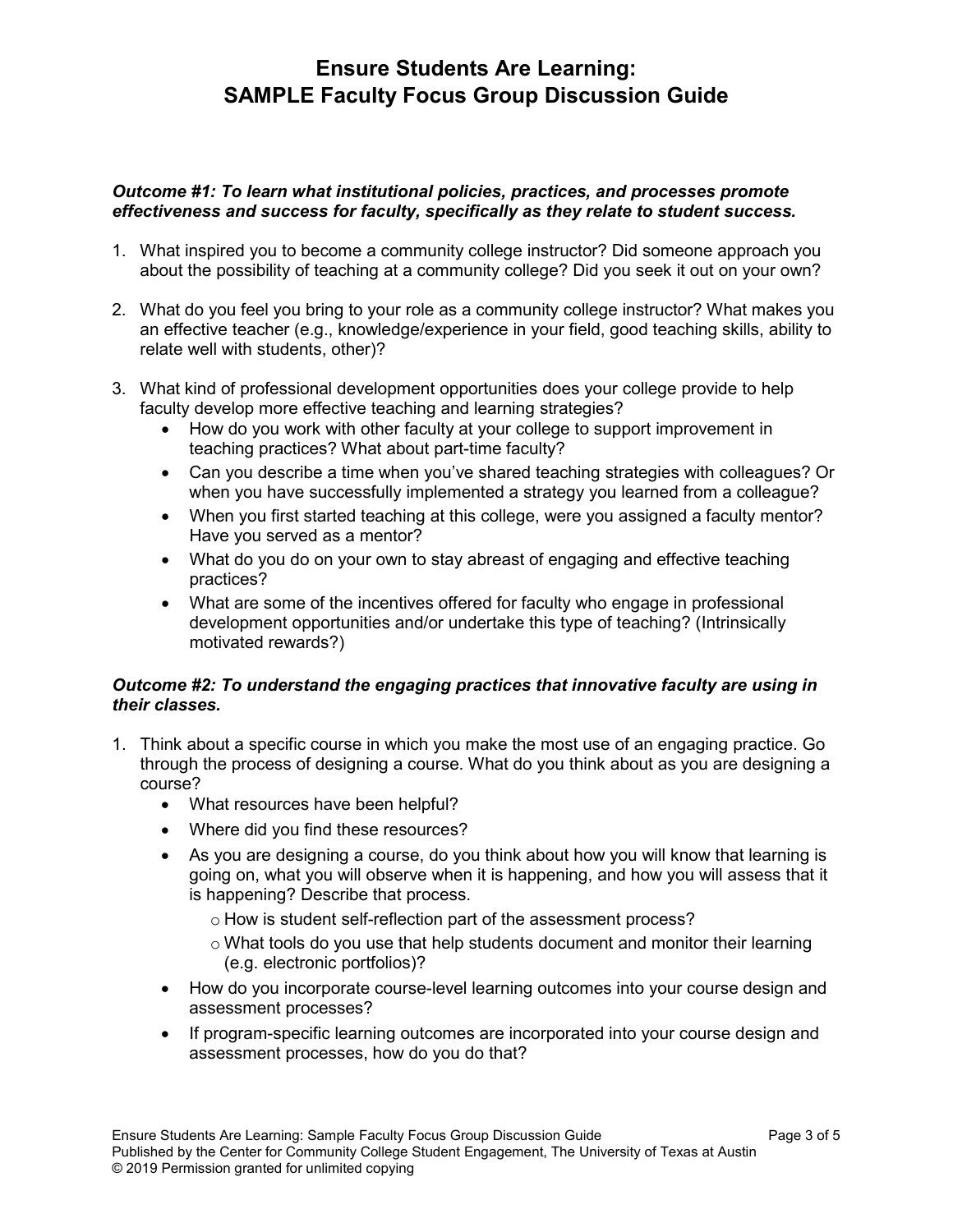- o How are program-level outcomes tied back to institutional level outcomes or mission statements? (How is program-level work tied to the larger vision for student success at the institutional level?)
- o How has your college integrated feedback from employers to improve programlevel learning outcomes for graduates?

*[The next questions are about how the college measures learning outcomes for students.]*

- How does your college measure student achievement of learning outcomes?
	- $\circ$  Is this assessment at the course, program, or institutional level? (Probe about assessment at the college, program, and faculty level. For example, do faculty see grading as relevant to this discussion and to what degree do they see a connection between measuring success at the course level to measuring success at the program or institutional levels?)
	- o Is the assessment disaggregated by student demographics/characteristics?
	- o How are the assessment data shared? How are the data used to improve teaching and learning strategies?
- 2. To what extent have you integrated active and applied learning experiences (e.g., apprenticeships, field work, group projects, clinical placements, service learning, etc.) into your courses?
	- Why did you decide to include these experiences in your courses?
	- How did you learn about how to incorporate them into your courses?
		- $\circ$  How did you identify community partners to implement these applied learning activities?
	- How did your students respond to these experiences?
	- How do you know that these experiences were effective? (Data or success stories?)
	- Did you notice a difference in student learning compared to other classes where this activity was not used?
- 3. Paint a picture of what collaborative learning looks like in your courses.
	- How are your groups chosen? Do your groups change from one project to the next?
	- What encouraged you to incorporate collaborative learning?
	- How do your students respond to it?
	- What do you observe that indicates your students are learning the course content? If another instructor were to try this in their classroom, what should they look for?
	- Let's move from talking about collaboration at the course level to collaboration at the program level. What does collaboration look like at the program level at your college?
- 4. How are your activities structured so that all students are engaged? How do you monitor that all students are engaged? What strategies do you use if you notice a student is not engaged?